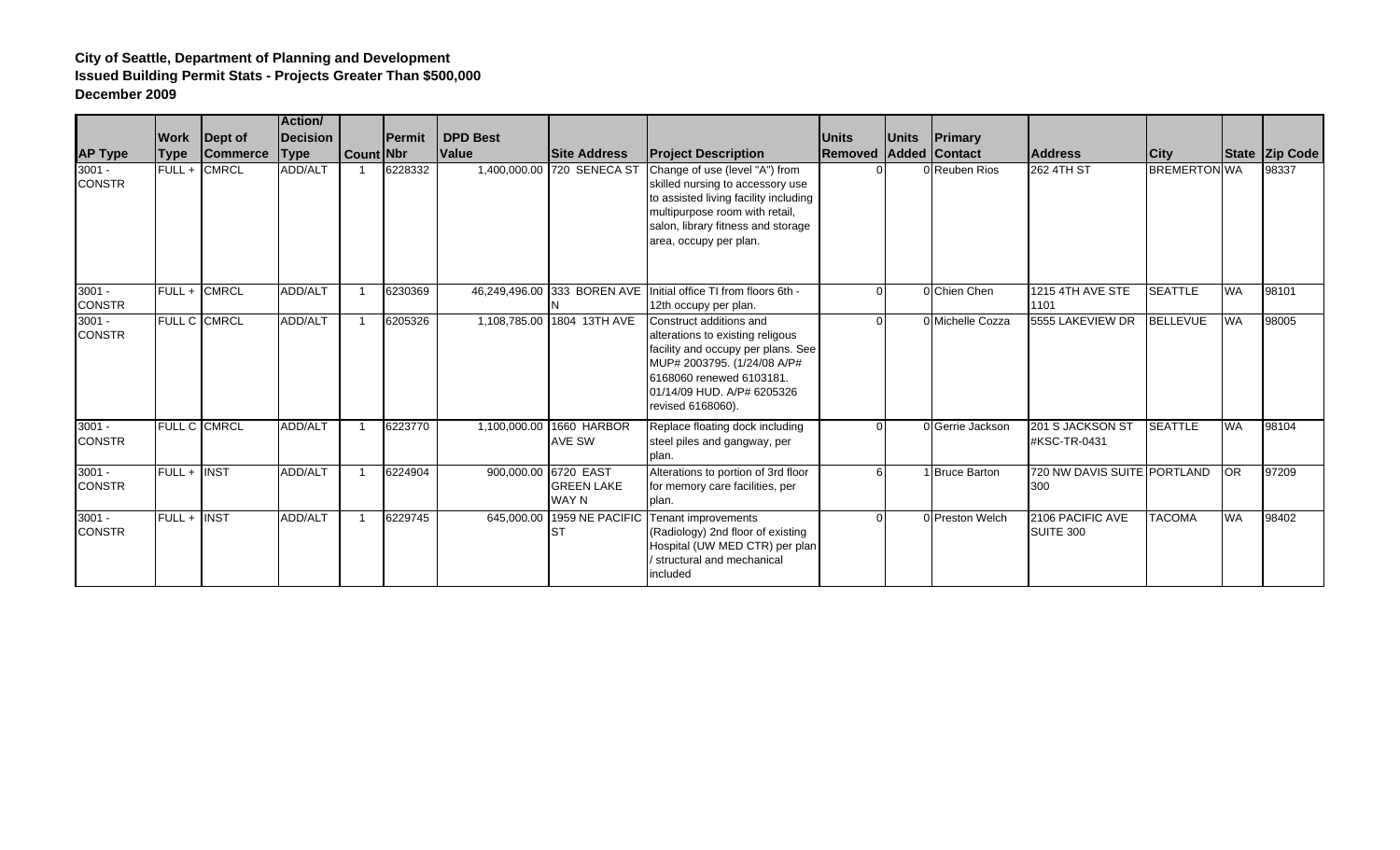|                              |                    |                 | Action/         |                      |                |                 |                                     |                                                                                                                                                                                                                                                                                                                                                                                                 |                |                |                      |                                   |                |           |                |
|------------------------------|--------------------|-----------------|-----------------|----------------------|----------------|-----------------|-------------------------------------|-------------------------------------------------------------------------------------------------------------------------------------------------------------------------------------------------------------------------------------------------------------------------------------------------------------------------------------------------------------------------------------------------|----------------|----------------|----------------------|-----------------------------------|----------------|-----------|----------------|
|                              | <b>Work</b>        | Dept of         | <b>Decision</b> |                      | <b>IPermit</b> | <b>DPD Best</b> |                                     |                                                                                                                                                                                                                                                                                                                                                                                                 | <b>Units</b>   | <b>Units</b>   | Primary              |                                   |                |           |                |
| <b>AP Type</b>               | <b>Type</b>        | <b>Commerce</b> | <b>Type</b>     | <b>Count Nbr</b>     |                | <b>Value</b>    | <b>Site Address</b>                 | <b>Project Description</b>                                                                                                                                                                                                                                                                                                                                                                      | Removed        |                | <b>Added Contact</b> | <b>Address</b>                    | <b>City</b>    |           | State Zip Code |
| $3001 -$<br><b>CONSTR</b>    | <b>FULL C INST</b> |                 | ADD/ALT         |                      | 6081226        |                 | 9,706,200.00 1200 NE PACIFIC<br>Ist | Construct 5-Story addition<br>adjacent to existing UW west<br>campus Parking Garage,<br>including 2-story office area for<br>UW Parking & Transportation<br>Services per plans Add item with<br>(entries in quotes): location "First<br>Floor", occupancy group "A-2<br>other", occ/use "Conference, food<br>consumption", non-sep "N",<br>sprinklers "13", sq.ft. "890",<br>assembly load "60" |                |                | 0 Eric Nothdurft     | 801 SECOND AVE<br>SUITE 501       | <b>SEATTLE</b> | <b>WA</b> | 98104          |
| <b>COMMERCIAL ADD ALT</b>    |                    |                 |                 | $\overline{7}$       |                | 61,109,481.00   |                                     |                                                                                                                                                                                                                                                                                                                                                                                                 | 6 <sup>1</sup> |                |                      |                                   |                |           |                |
| $3001 -$<br><b>CONSTR</b>    | $FULL + MF$        |                 | <b>ADD/ALT</b>  | $\overline{1}$       | 6228828        |                 | 680,000.00 3716 NE 75TH ST          | Construct/replace windows,<br>siding and replace tight lines for<br>down spout drainage to existing<br>apartment building per plan.                                                                                                                                                                                                                                                             | $\Omega$       |                | 0 Geoff Anderson     | 350 S 38TH COURT<br>SUITE 210     | <b>RENTON</b>  | <b>WA</b> | 98055          |
| <b>MULTI FAMILY ADD ALT</b>  |                    |                 |                 | $\blacktriangleleft$ |                | 680,000.00      |                                     |                                                                                                                                                                                                                                                                                                                                                                                                 | 0              | 0 <sup>l</sup> |                      |                                   |                |           |                |
| $3001 -$<br><b>CONSTR</b>    | FULL C SF/D        |                 | <b>ADD/ALT</b>  | $\mathbf{1}$         | 6210473        |                 | 550,000.00 4225 NE 94TH ST          | Construct one story NW addition,<br>remove and replace decks,<br>remove and relocate detached<br>carport and alterations to existing<br>single family residence per plan                                                                                                                                                                                                                        | $\Omega$       |                | 0 Erich Remash       | 1607 DEXTER AVE N. SEATTLE<br>#2B |                | <b>WA</b> | 98109          |
| <b>SINGLE FAMILY ADD ALT</b> |                    |                 |                 |                      |                | 550,000.00      |                                     |                                                                                                                                                                                                                                                                                                                                                                                                 | 0              | $\Omega$       |                      |                                   |                |           |                |
| $3003 -$<br><b>BLANKET</b>   | FULL C CMRCL       |                 | <b>CHILD</b>    | $\mathbf{1}$         | 6230008        |                 | 1,831,725.00 1420 5TH AVE           | <b>Blanket Permit for interior non-</b><br>structural alterations to the 34th &<br>35th floor. For<br>Schwabe, Williamson & Wyatt,<br>per plan.                                                                                                                                                                                                                                                 | U              |                | 0 Heather Hayes      | 117 S MAIN ST<br>SUITE 400        | <b>SEATTLE</b> | <b>WA</b> | 98104          |
| <b>BLANKET PERMIT</b>        |                    |                 |                 | $\blacktriangleleft$ |                | 1,831,725.00    |                                     |                                                                                                                                                                                                                                                                                                                                                                                                 | 0              | $\mathbf{0}$   |                      |                                   |                |           |                |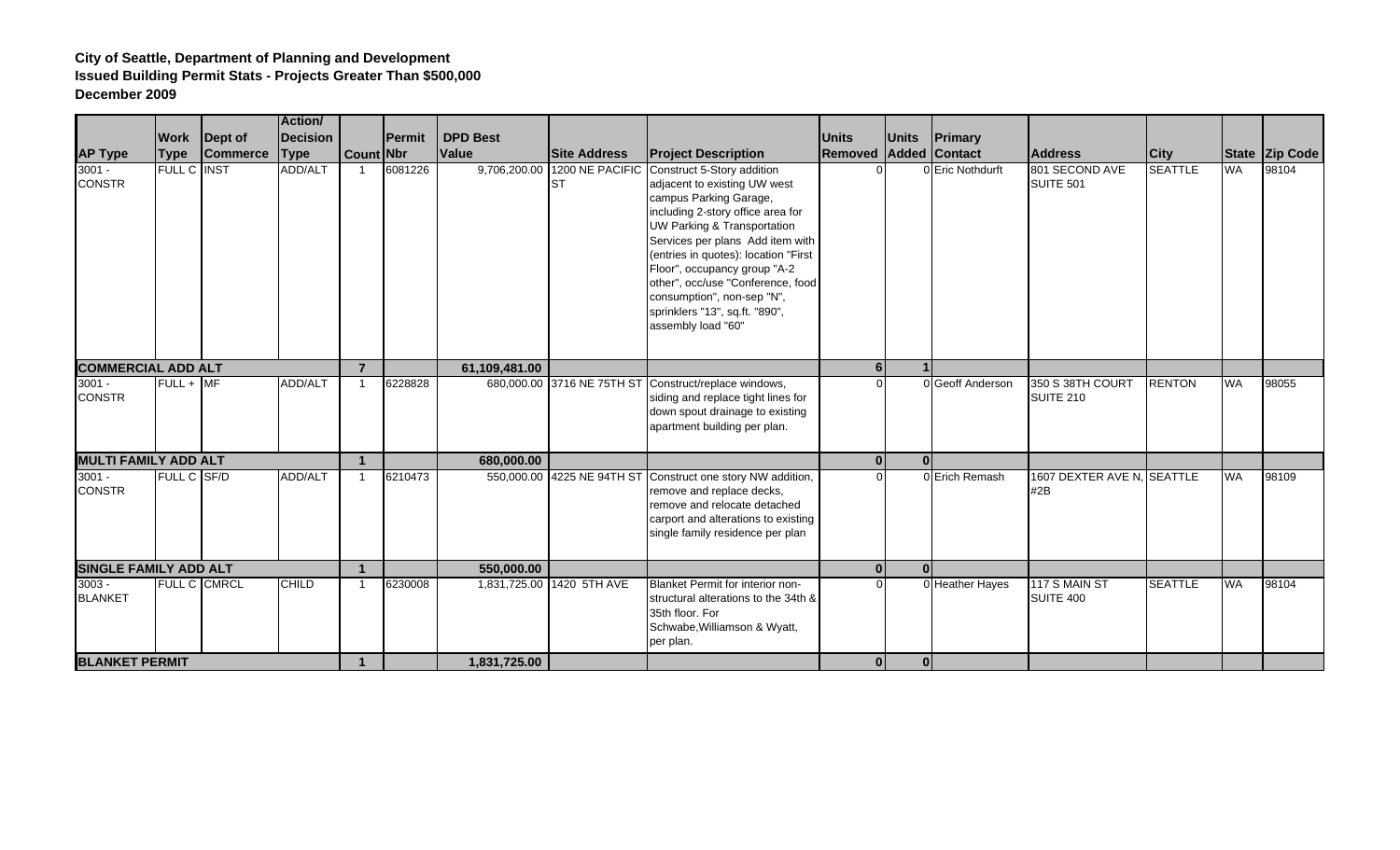|                           |              |                     | <b>Action/</b>  |                         |               |                    |                                |                                                                                                                                                                                                                                                                                                                        |              |              |                     |                                  |                |           |                |
|---------------------------|--------------|---------------------|-----------------|-------------------------|---------------|--------------------|--------------------------------|------------------------------------------------------------------------------------------------------------------------------------------------------------------------------------------------------------------------------------------------------------------------------------------------------------------------|--------------|--------------|---------------------|----------------------------------|----------------|-----------|----------------|
|                           |              | <b>Work</b> Dept of | <b>Decision</b> |                         | <b>Permit</b> | <b>DPD Best</b>    |                                |                                                                                                                                                                                                                                                                                                                        | Units        | <b>Units</b> | Primary             |                                  |                |           |                |
| <b>AP Type</b>            | <b>Type</b>  | <b>Commerce</b>     | <b>Type</b>     | Count Nbr               |               | Value              | <b>Site Address</b>            | <b>Project Description</b>                                                                                                                                                                                                                                                                                             | Removed      | Added        | <b>Contact</b>      | <b>Address</b>                   | <b>City</b>    |           | State Zip Code |
| $3001 -$<br><b>CONSTR</b> |              | FULL C CMRCL        | <b>NEW</b>      |                         | 6209080       | 24,500,000.00      | 100 BROADWAY                   | Excavation of approximately<br>65,000 cu yds and instalaltion of<br>shoring system for light rail transit<br>facility per plan. This application<br>if for the portion of the shoring<br>system to the North of, and<br>including, East Denny Way.                                                                     |              |              | 0 Kym Williams      | 401 S JACKSON ST                 | <b>SEATTLE</b> | <b>WA</b> | 98104          |
| $3001 -$<br><b>CONSTR</b> |              | FULL C CMRCL        | <b>NEW</b>      | -1                      | 6209084       | 10,500,000.00 1830 | <b>BROADWAY</b>                | Excavation of approximately<br>25,000 cu yds and installation of<br>shoring system for light rail transit<br>facility, per plan (Review and<br>processing done under 6209080) -<br>The project has been split up<br>such that this application is for<br>the portion of the project to the<br>South of East Denny Way. | $\Omega$     |              | 0 Kym Williams      | 401 S JACKSON ST                 | <b>SEATTLE</b> | <b>WA</b> | 98104          |
| $3001 -$<br><b>CONSTR</b> | FULL C CMRCL |                     | <b>NEW</b>      | $\overline{1}$          | 6209497       |                    | 1,100,000.00 919 PINE ST       | Excavation of approximately 5300<br>cu yards for retrieval shaft for<br>light rail transit facility.                                                                                                                                                                                                                   | $\Omega$     |              | 0 Kym Williams      | 401 S JACKSON ST                 | <b>SEATTLE</b> | WA        | 98104          |
| $3001 -$<br><b>CONSTR</b> | FULL C IND   |                     | <b>NEW</b>      | $\overline{\mathbf{1}}$ | 6203526       | 7,328,341.00       | 1333 AIRPORT<br>WAY S          | Establish use and construct new<br>2-story operations facility (office<br>use) for king county (metro)<br>transit base and occupy per plan                                                                                                                                                                             | $\Omega$     |              | 0 Gerrie Jackson    | 201 S JACKSON ST<br>#KSC-TR-0431 | <b>SEATTLE</b> | <b>WA</b> | 98104          |
| <b>NEW COMMERCIAL</b>     |              |                     |                 | $\overline{\mathbf{4}}$ |               | 43,428,341.00      |                                |                                                                                                                                                                                                                                                                                                                        | $\mathbf{0}$ | <sup>n</sup> |                     |                                  |                |           |                |
| $3001 -$<br><b>CONSTR</b> | FULL C MF    |                     | NEW             | $\overline{1}$          | 6211502       | 801,011.00         | 1575 LAKEVIEW<br><b>BLVD E</b> | Establish use and construct new<br>3-unit multi-family structure<br>(townhouses), and occupy per<br>plan.                                                                                                                                                                                                              |              |              | 3 Kirk Christianson | 5512 1ST AVE NE                  | <b>SEATTLE</b> | <b>WA</b> | 98105          |
| <b>NEW MULTI FAMILY</b>   |              |                     | $\mathbf{1}$    |                         | 801,011.00    |                    |                                | 0                                                                                                                                                                                                                                                                                                                      | ર            |              |                     |                                  |                |           |                |
| $3001 -$<br><b>CONSTR</b> | FULL C SF/D  |                     | <b>NEW</b>      | $\overline{1}$          | 6178186       |                    | 611,431.00 9303 36TH AVE       | Remove carport; establish use as<br>single family residence and<br>construct one family dwelling with<br>attached garage on vacant land<br>per plan.                                                                                                                                                                   | $\Omega$     |              | 1 Eric Chac         | 9432 RAINIER AVE S SEATTLE       |                | WA        | 98118          |